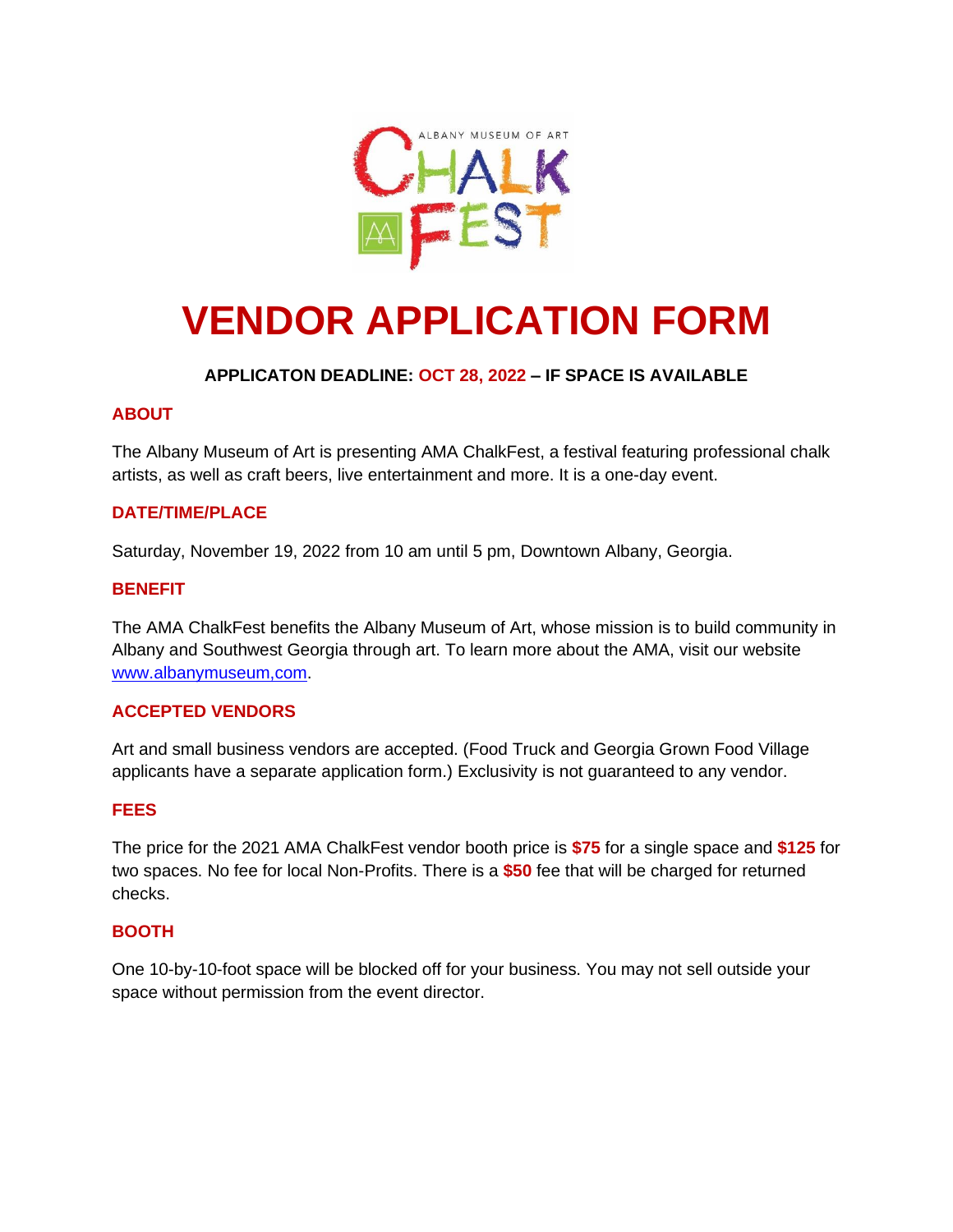#### **VENDOR RESPONSIBILITIES**

All vendors must supply their own power and water, be self-contained and set up on time. Setup time is **7 am** to **9 am** on **Nov 19**. Early setup may be available on Friday, Nov. 18. You will be alerted at a later time if that is available. Vendors supply their own tents and chairs.

#### **PARKING**

As a festival courtesy, each vendor may park one vehicle and trailer in the exclusive Vendor Parking lot. parking is available on downtown Albany parking decks on Washington Street, across the street from ChalkFest, and Jackson Street, a block from ChalkFest. Parking also is available on downtown Albany streets outside the festival area. No cars will be permitted in the festival area with the exception of set-up and break-down times.

#### **SECURITY**

Security will be provided by the AMA and the City of Albany throughout the AMA ChalkFest. Please be aware that the staff and volunteers with the Albany Museum of Art, City of Albany and AMA ChalkFest will not be liable for injury or any lost, stolen or damaged items.

#### **TAXES**

Each vendor is solely responsible for collecting, reporting and submitting sales tax payments to the Georgia Department of Revenue. Dougherty County sales tax is 7 percent.

#### **APPLICATION DEADLINE**

Applications will be accepted through **Oct. 28** if space is available. Space is awarded on a firstcome, first-served basis.

#### **QUESTIONS?**

Visit our FAQs at **AMAChalkFest.com** or **AlbanyMuseum.com/chalkfest**. Email [chalkfest@albanymuseum.com](mailto:chalkfest@albanymuseum.com) or annie.vanoteghem@albanymuseum.com Please include "Vendor" in the subject line.

#### **ACKNOWLEDGEMENT**

I have read and understand the guidelines for AMA ChalkFest 2021:

Signature: \_\_\_\_\_\_\_\_\_\_\_\_\_\_\_\_\_\_\_\_\_\_\_\_\_\_\_\_\_\_\_\_\_\_\_\_\_\_\_\_\_\_\_\_\_\_\_\_\_\_\_\_\_\_\_\_\_\_\_\_\_\_\_\_\_

Print Name:  $\Box$ 

Name of Vending Business: \_\_\_\_\_\_\_\_\_\_\_\_\_\_\_\_\_\_\_\_\_\_\_\_\_\_\_\_\_\_\_\_\_\_\_\_\_\_\_\_\_\_\_\_\_\_\_\_\_\_\_

Date: \_\_\_\_\_\_\_\_\_\_\_\_\_\_\_\_\_\_\_\_\_\_\_\_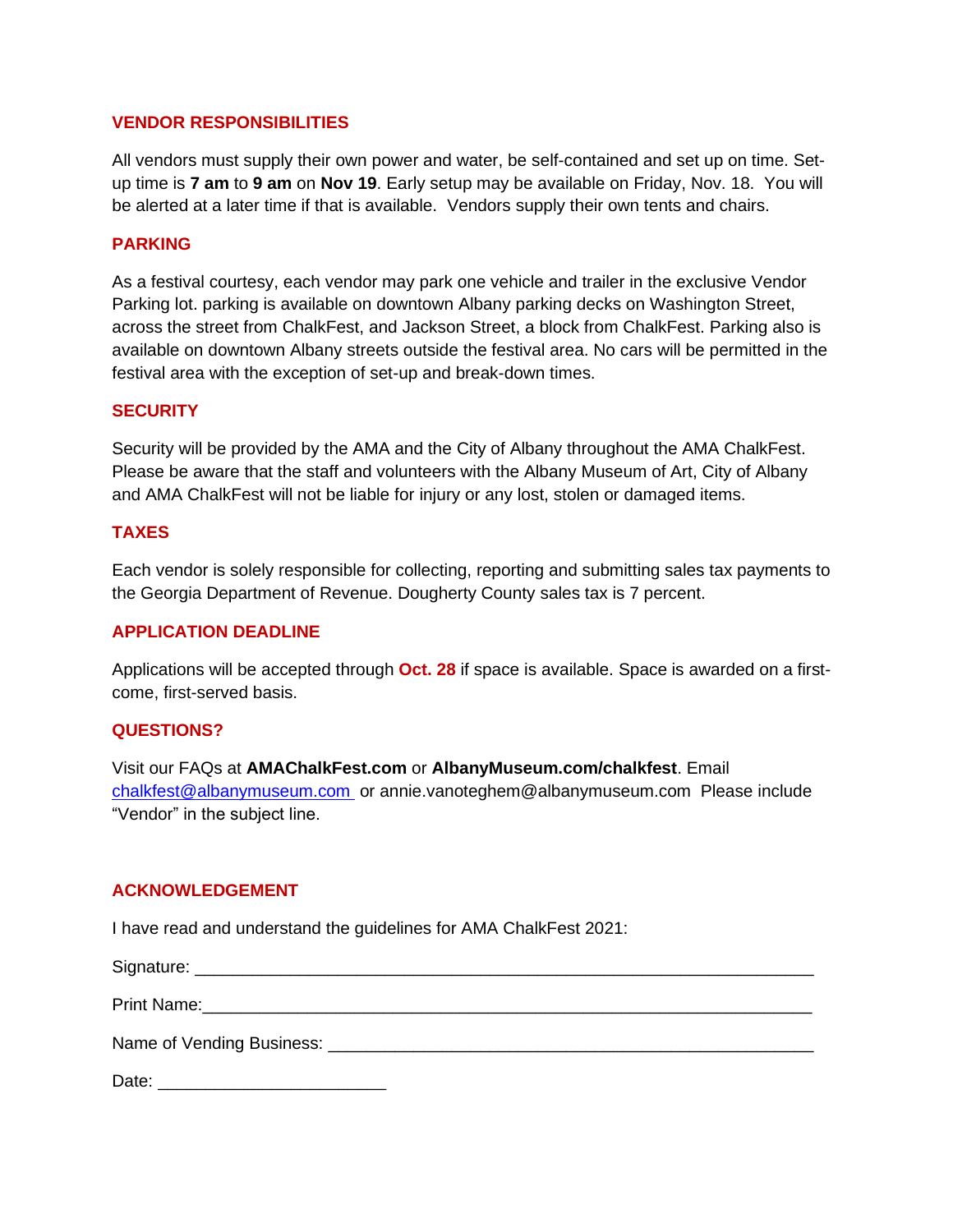# **VENDOR APPLICATION FORM**

#### **APPLICATON DEADLINE: OCT. 28, 2022 – IF SPACE IS AVAILABLE**

### **CONTACT INFORMATION**

| <b>BOOTH INFORMATION</b>              |  | <u> 1989 - Jan James James James James James James James James James James James James James James James James J</u> |  |
|---------------------------------------|--|----------------------------------------------------------------------------------------------------------------------|--|
|                                       |  | Non-Profit ________________                                                                                          |  |
| <b>PAYMENT INFORMATION</b>            |  |                                                                                                                      |  |
| _ Check enclosed (payable to the AMA) |  |                                                                                                                      |  |
|                                       |  |                                                                                                                      |  |
|                                       |  |                                                                                                                      |  |
|                                       |  |                                                                                                                      |  |
|                                       |  | Expiration date: __________________________________CCV (3 digit security code) ___________                           |  |
|                                       |  |                                                                                                                      |  |
|                                       |  |                                                                                                                      |  |
| <b>CANCELLATION POLICY</b>            |  |                                                                                                                      |  |

# • Cancellation before Nov. 1 will result in a refund minus a \$50 processing fee.

- Cancellation from Nov. 2 through Nov. 11 will result in a 50% refund of fee.
- No refunds will be given for cancellations after Nov. 11.